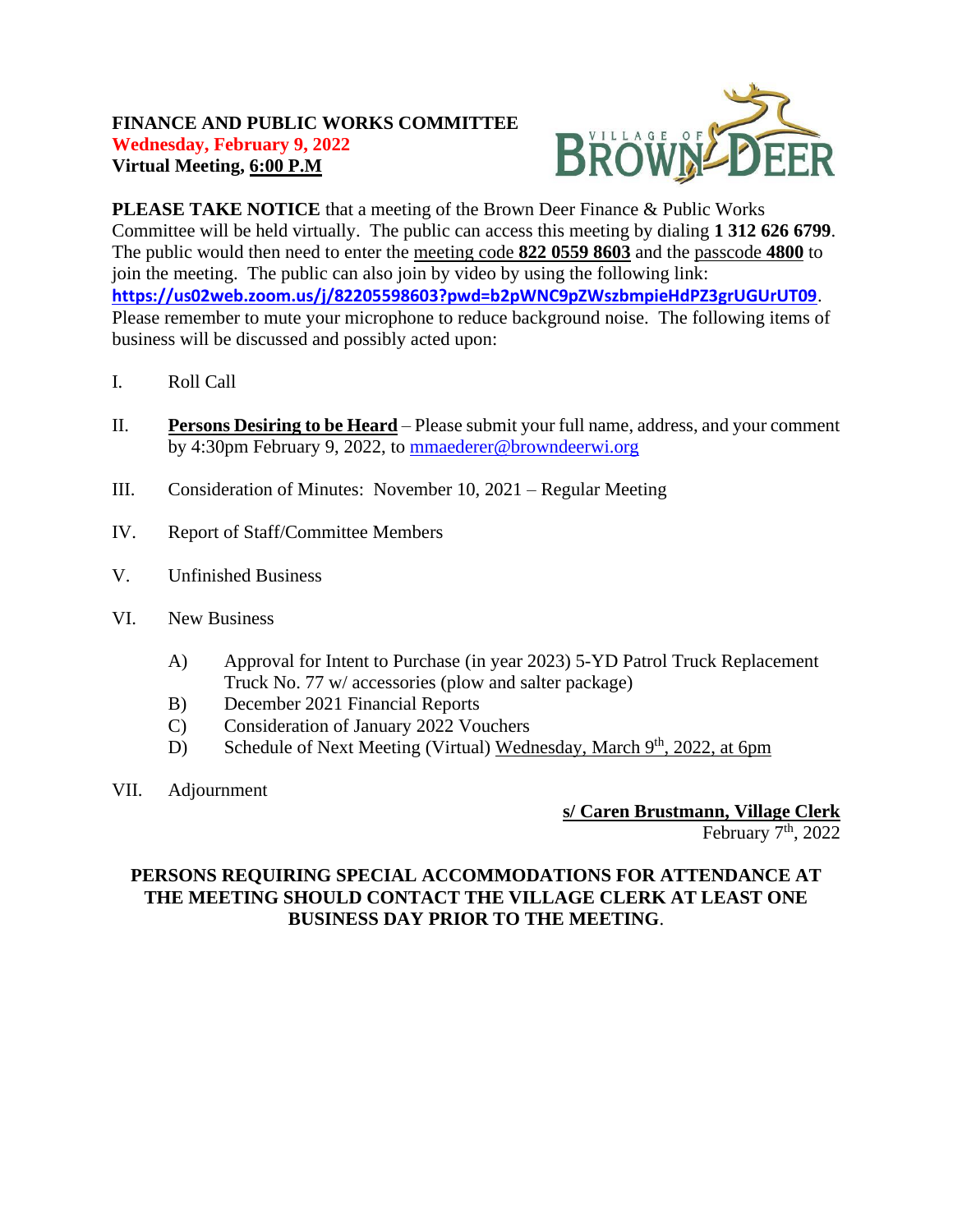# **BROWN-DEER REQUEST FOR CONSIDERATION**

| <b>COMMITTEE:</b>                                                                                                                                                                                                                                                                                                                                                                                                                                                                                                                                                                                                                                                                                                                                                                                                                                                                                                                                                                                                                                                                                                      | Finance & Public Works                            |                                                                    |
|------------------------------------------------------------------------------------------------------------------------------------------------------------------------------------------------------------------------------------------------------------------------------------------------------------------------------------------------------------------------------------------------------------------------------------------------------------------------------------------------------------------------------------------------------------------------------------------------------------------------------------------------------------------------------------------------------------------------------------------------------------------------------------------------------------------------------------------------------------------------------------------------------------------------------------------------------------------------------------------------------------------------------------------------------------------------------------------------------------------------|---------------------------------------------------|--------------------------------------------------------------------|
| <b>ITEM DESCRIPTION:</b>                                                                                                                                                                                                                                                                                                                                                                                                                                                                                                                                                                                                                                                                                                                                                                                                                                                                                                                                                                                                                                                                                               |                                                   | 2023 DPW Equipment Purchase (Intent)                               |
| <b>PREPARED BY:</b>                                                                                                                                                                                                                                                                                                                                                                                                                                                                                                                                                                                                                                                                                                                                                                                                                                                                                                                                                                                                                                                                                                    |                                                   | Matthew S. Maederer, PE, Director of Public Works/Village Engineer |
| <b>REPORT DATE:</b>                                                                                                                                                                                                                                                                                                                                                                                                                                                                                                                                                                                                                                                                                                                                                                                                                                                                                                                                                                                                                                                                                                    | February 7, 2022                                  |                                                                    |
| <b>MANAGER'S REVIEW/COMMENTS:</b>                                                                                                                                                                                                                                                                                                                                                                                                                                                                                                                                                                                                                                                                                                                                                                                                                                                                                                                                                                                                                                                                                      |                                                   |                                                                    |
|                                                                                                                                                                                                                                                                                                                                                                                                                                                                                                                                                                                                                                                                                                                                                                                                                                                                                                                                                                                                                                                                                                                        | No additional comments to this report.            |                                                                    |
|                                                                                                                                                                                                                                                                                                                                                                                                                                                                                                                                                                                                                                                                                                                                                                                                                                                                                                                                                                                                                                                                                                                        | See additional comments attached.                 |                                                                    |
| Approval for Intent to Purchase (in year 2023) 5-YD Patrol<br><b>RECOMMENDATION:</b><br>Truck Replacement (Truck No. 77) w/ accessories (plow and salter package)<br><b>EXPLANATION:</b> Due to industry delays related to equipment and vehicle purchases<br>DPW is requesting to provide a letter of intent (purchase order) to secure a "build slot" for<br>the 2023 plow truck replacement (Truck No. 77). Truck No. 77 was included for<br>replacement in the 2022-2026 Capital Improvement Program (CIP). Attached is a budget<br>quote only. The purpose of this approval is to secure intention for the plow truck<br>replacement so that we can ensure the equipment is built and delivered in 2023. If we<br>delay and follow the normal timeline (PO in the fall after CIP) we will not see this truck<br>until fall of 2024. We will still follow the normal approval process prior to committing to<br>the purchase (i.e., secure actual cost and quotes for the body construction).<br><u>Truck No. 77 Replacement (CIP Budget = \$205,000)</u><br>1377, 5-yard patrol plow/salt truck<br><b>CHASSIS</b> |                                                   |                                                                    |
| <b>International Chassis</b>                                                                                                                                                                                                                                                                                                                                                                                                                                                                                                                                                                                                                                                                                                                                                                                                                                                                                                                                                                                                                                                                                           | \$80,241                                          | (w/\$30,000 estimated trade in)                                    |
| <b>BODY</b>                                                                                                                                                                                                                                                                                                                                                                                                                                                                                                                                                                                                                                                                                                                                                                                                                                                                                                                                                                                                                                                                                                            |                                                   |                                                                    |
| <b>Monroe Body</b>                                                                                                                                                                                                                                                                                                                                                                                                                                                                                                                                                                                                                                                                                                                                                                                                                                                                                                                                                                                                                                                                                                     | \$93,806.00 (2022 quote)                          |                                                                    |
| <b>Caspers Body</b>                                                                                                                                                                                                                                                                                                                                                                                                                                                                                                                                                                                                                                                                                                                                                                                                                                                                                                                                                                                                                                                                                                    | \$120,054.00 (2022 quote)                         |                                                                    |
| <b>Burke Truck</b>                                                                                                                                                                                                                                                                                                                                                                                                                                                                                                                                                                                                                                                                                                                                                                                                                                                                                                                                                                                                                                                                                                     | \$86,777.52                                       | (\$94,302.52 w/Force controller) (2022 quote)                      |
|                                                                                                                                                                                                                                                                                                                                                                                                                                                                                                                                                                                                                                                                                                                                                                                                                                                                                                                                                                                                                                                                                                                        | <b>ESTIMATED Total Price (Caspers w/ chassis)</b> | \$200,295.00                                                       |
| <b>Attachments:</b><br><b>CIP Summary</b><br><b>Budget Chassis Quote</b>                                                                                                                                                                                                                                                                                                                                                                                                                                                                                                                                                                                                                                                                                                                                                                                                                                                                                                                                                                                                                                               |                                                   |                                                                    |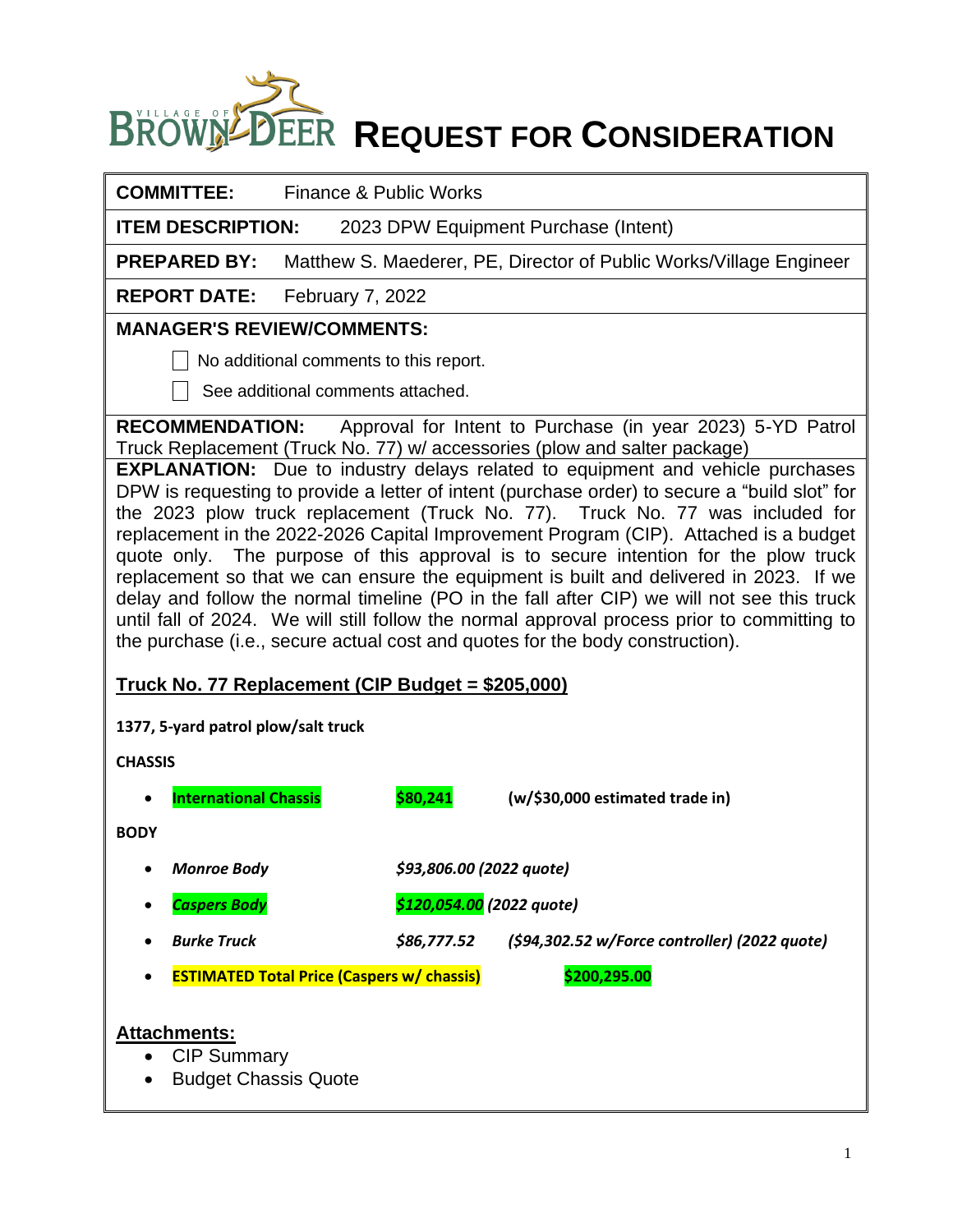| <b>Project Description</b>            | Project       | 2023 Total          | <b>GO Debt</b> | Property        | Grants | <b>Unfunded</b> |
|---------------------------------------|---------------|---------------------|----------------|-----------------|--------|-----------------|
|                                       | <b>Number</b> | <b>Project Cost</b> |                | <b>Tax Levy</b> |        | <b>Requests</b> |
| <b>Available Funds</b>                |               |                     | \$1,000,000    | \$372,000       |        |                 |
| <b>Community Services</b>             |               |                     |                |                 |        |                 |
| Cracksealing                          |               | \$20,000            | \$20,000       |                 |        |                 |
| Bradley East - RR tracks to Green Bay |               | \$500,000           | \$500,000      |                 |        |                 |
| Re-Paving Program                     |               | \$500,000           | \$500,000      |                 |        |                 |
| W. County Line Reconstruction         |               | \$30,000            | \$30,000       |                 |        |                 |
| <b>Police Department</b>              |               |                     |                |                 |        |                 |
| <b>Police Vehicles</b>                |               | \$135,000           |                | \$135,000       |        |                 |
| Body Armor/Public Safety Enhancement  |               | \$6,000             |                | \$6,000         |        |                 |
| Taser replacement / training          |               | \$5,000             |                | \$5,000         |        |                 |
| BolaWrap                              |               | \$1,000             |                | \$1,000         |        |                 |
| <b>Fire Department</b>                |               |                     |                |                 |        |                 |
| Annual contribution for capital       |               | \$224,494           | \$224,494      |                 |        |                 |
| <b>Dispatch Center</b>                |               |                     |                |                 |        |                 |
| Annual contribution for capital       |               | \$42,000            | \$42,000       |                 |        |                 |
| <b>Manager's Office</b>               |               |                     |                |                 |        |                 |
| <b>Window Replacement</b>             |               | \$25,000            |                | \$25,000        |        |                 |
| Computer replacement program          |               | \$14,000            |                | \$14,000        |        |                 |
| Library                               |               |                     |                |                 |        |                 |
|                                       |               |                     |                |                 |        |                 |
| <b>Park and Recreation</b>            |               |                     |                |                 |        |                 |
|                                       |               |                     |                |                 |        |                 |
| <b>Public Works</b>                   |               |                     |                |                 |        |                 |
| 5yd Patrol Truck Replacment No. 77    |               | \$115,000           |                | \$115,000       |        |                 |
| <b>Beautification Projects</b>        |               | \$10,000            |                | \$10,000        |        |                 |
| Shop Tools & Equipment                |               | \$15,000            |                | \$15,000        |        |                 |
| <b>Emerald Ash Borer Treatment</b>    |               | \$25,000            |                | \$25,000        |        |                 |
| <b>Total</b>                          |               |                     |                |                 |        |                 |
|                                       |               | \$1,667,494         | \$1,316,494    | \$351,000       | \$0    | \$0             |
| <b>Balance</b>                        |               |                     |                |                 |        |                 |
|                                       |               |                     | ( \$316,494)   | \$21,000        | \$0    |                 |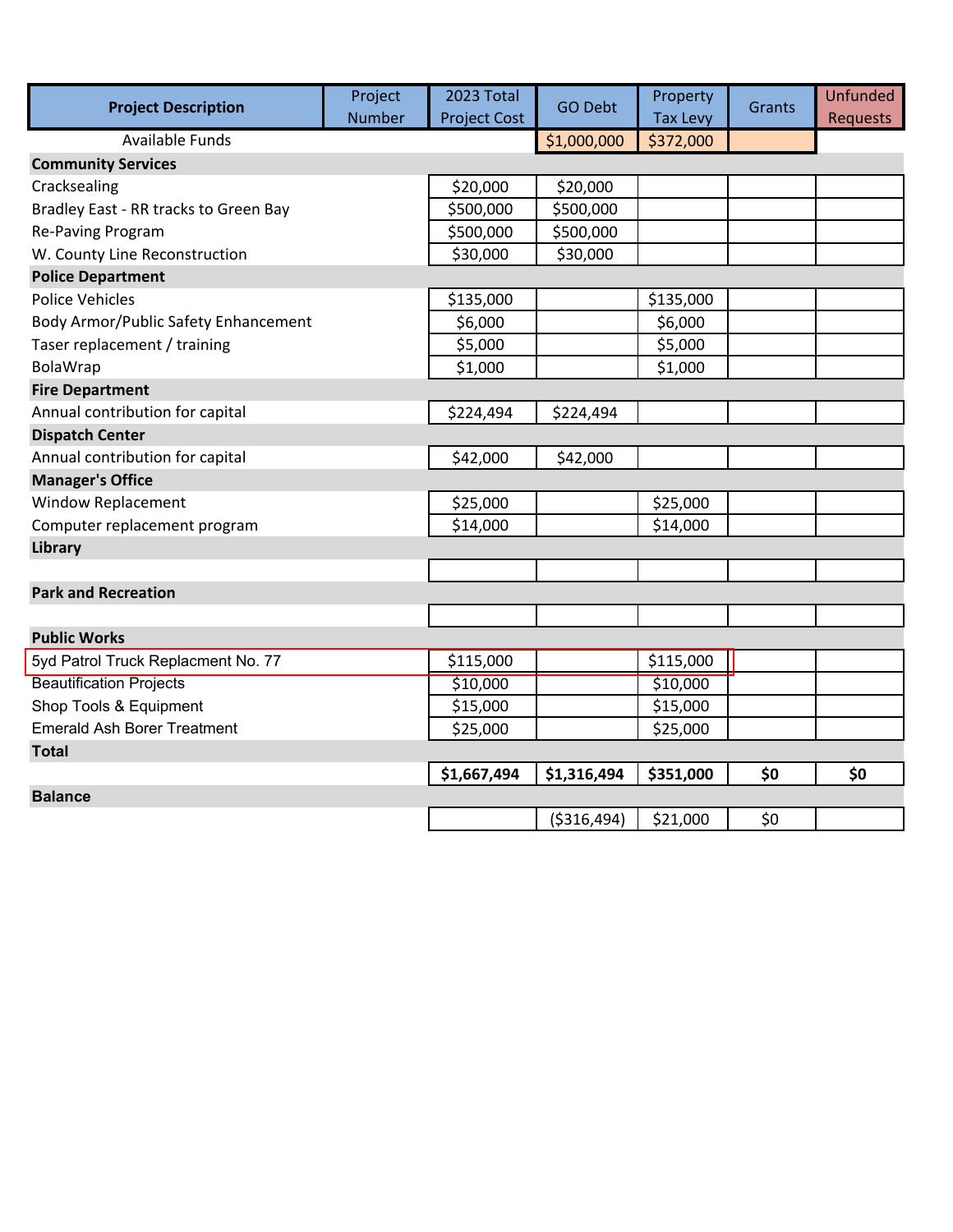| <b>Project Description</b>                 | Project<br>Number | 2023 Total<br>Project Cost | <b>User Fees</b> | Grants &<br>Aids | <b>Fund Balance</b> | Debt      |
|--------------------------------------------|-------------------|----------------------------|------------------|------------------|---------------------|-----------|
|                                            |                   |                            |                  |                  |                     |           |
| <b>Sewer Projects</b>                      |                   |                            |                  |                  |                     |           |
| Inflow/Infiltration Control                | SAN/23/01         | \$325,000                  | \$200,000        |                  |                     | \$125,000 |
| PPI&I                                      | SAN/23/02         | \$100,000                  |                  | \$100,000        |                     |           |
| Lateral Replacement (Coordinated Projects) | SAN/23/03         | \$150,000                  |                  |                  |                     | \$150,000 |
| <b>Sewer Total</b>                         |                   | \$575,000                  | \$200,000        | \$100,000        | \$0                 | \$275,000 |
|                                            |                   |                            |                  |                  |                     |           |
| <b>StormWater Projects</b>                 |                   |                            |                  |                  |                     |           |
| Ditch Rehabilitation Program               | STM/23/01         | \$200,000                  | \$200,000        |                  |                     |           |
| 5yd Patrol Truck Replacment No. 77         | STM/23/01         | \$90,000                   | \$90,000         |                  |                     |           |
| <b>StormWater Total</b>                    |                   | \$200,000                  | \$200,000        | \$0              | \$0                 | \$0       |
|                                            |                   |                            |                  |                  |                     |           |
| <b>Water Projects</b>                      |                   |                            |                  |                  |                     |           |
| Main Relays                                | <b>WAT-001</b>    | \$200,000                  |                  |                  | \$100,000           | \$100,000 |
| Booster disinfection                       | <b>WAT-005</b>    | \$5,000                    | \$5,000          |                  |                     |           |
| Water Meter Reading System Replacement     | <b>WAT-011</b>    | \$30,000                   | \$30,000         |                  |                     |           |
| Hydrants, Valve Services                   | <b>WAT-015</b>    | \$30,000                   | \$30,000         |                  |                     |           |
| <b>Water Total</b>                         |                   | \$265,000                  | \$65,000         | \$0              | \$100,000           | \$100,000 |
| Total Debt                                 | \$375,000         |                            |                  |                  |                     |           |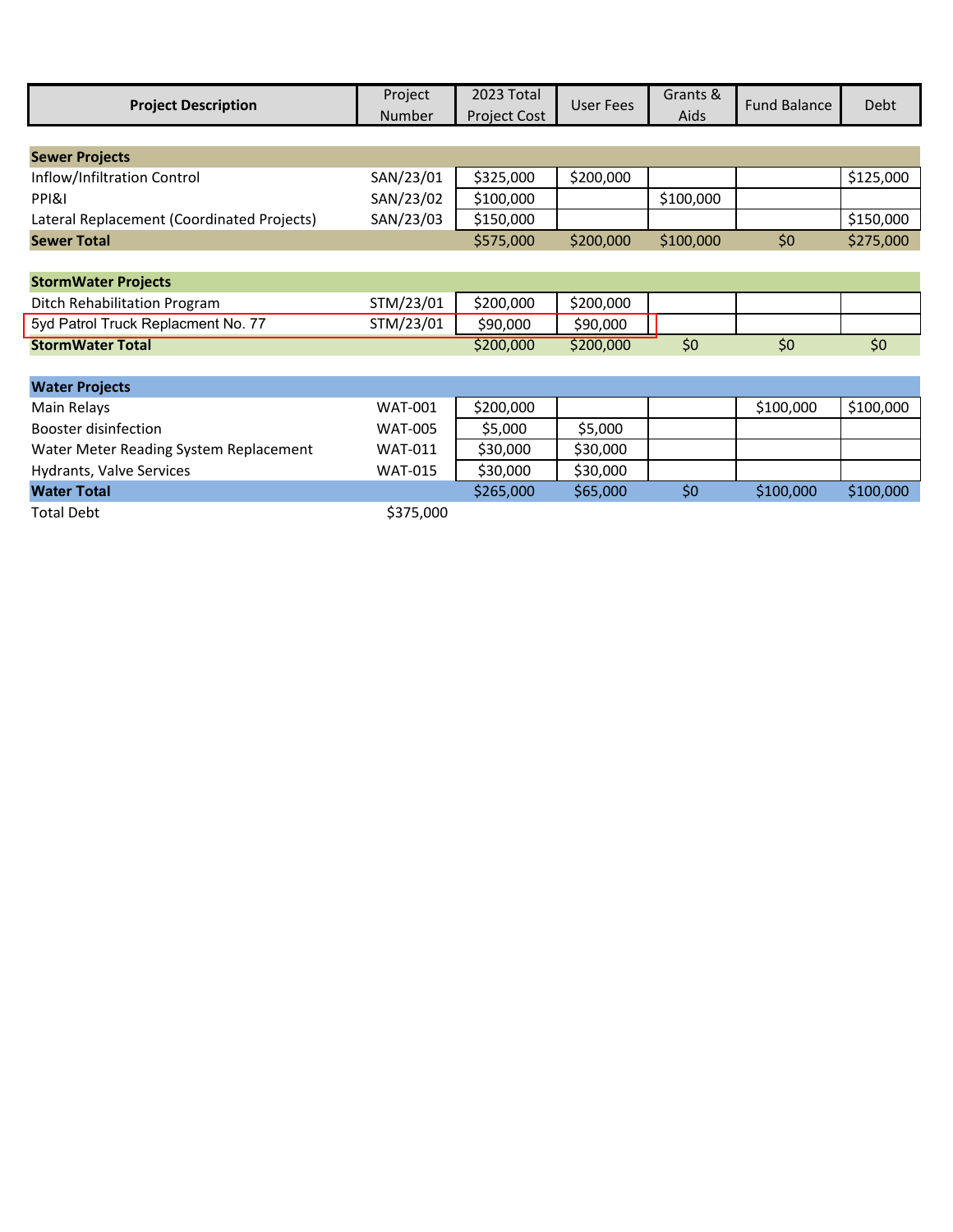

## **HV507 SFA**

### **Sales Proposal For: VILLAGE OF BROWN DEER**

**Presented By: LAKESIDE INTL, LLC**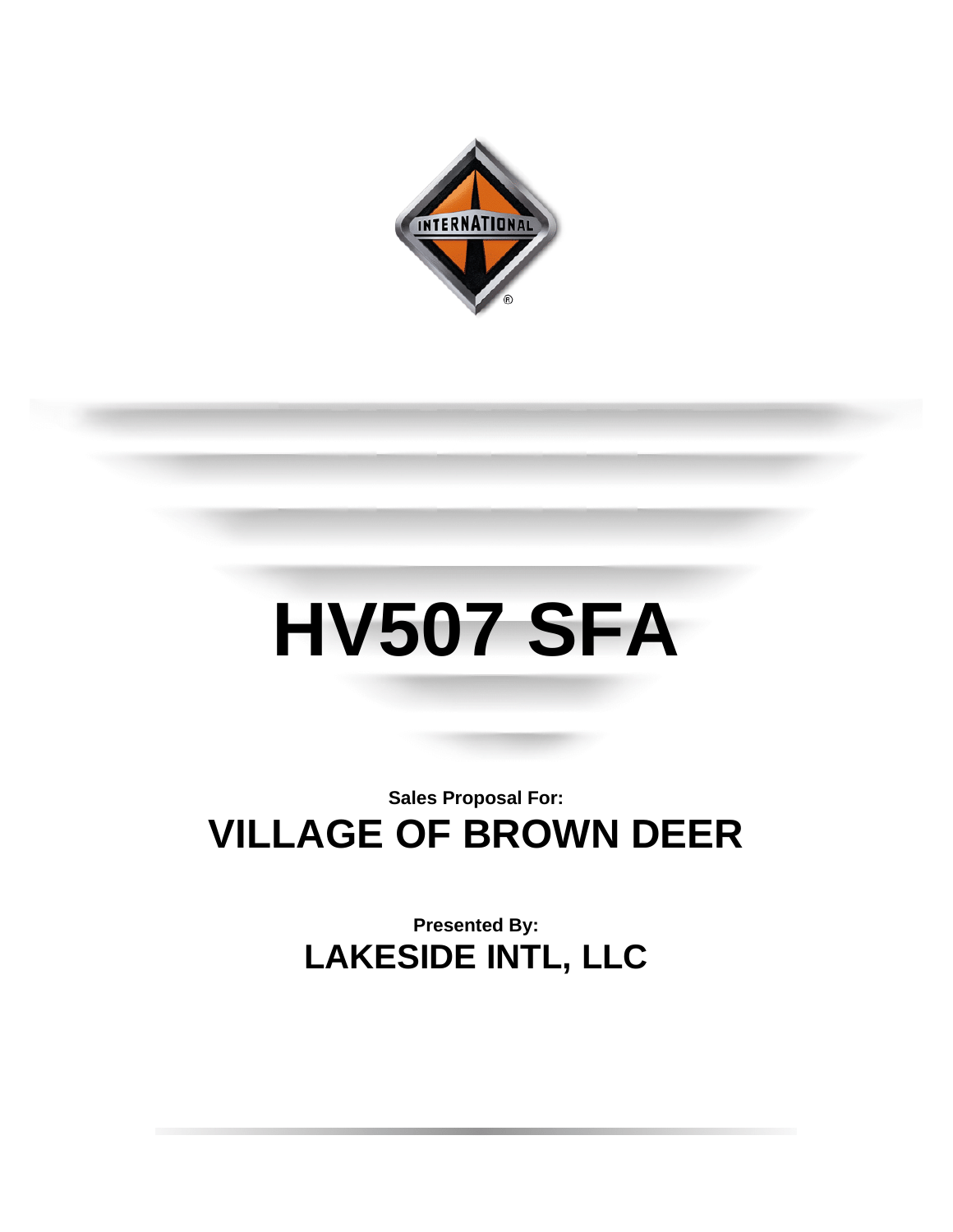#### **INTERNATIONAL®**

#### **January 07, 2022**

VILLAGE OF BROWN DEER Matt Streim 4800 W GREENBROOK DR BROWN DEER, WI 53223- (414)357 - 0120 Reference ID: N/A

**Prepared For: Presented By:** LAKESIDE INTL, LLC Patrick McNamara 11000 W SILVER SPRING RD MILWAUKEE WI 53225 - (414)353-4800

Thank you for the opportunity to provide you with the following quotation on a new International truck. I am sure the following detailed specification will meet your operational requirements, and I look forward to serving your business needs.



#### **Model Profile 2024 HV507 SFA (HV507)**

| <b>AXLE CONFIG:</b>             | 4X2                                                                                               |
|---------------------------------|---------------------------------------------------------------------------------------------------|
| <b>APPLICATION:</b>             | Front Plow and Wing with Spreader                                                                 |
| <b>MISSION:</b>                 | Requested GVWR: 43000. Calc. GVWR: 43000. Calc. GCWR: 80000                                       |
|                                 | Calc. Start / Grade Ability: 31.14% / 3.41% @ 55 MPH                                              |
|                                 | Calc. Geared Speed: 67.2 MPH                                                                      |
| <b>DIMENSION:</b>               | Wheelbase: 161.00, CA: 86.00, Axle to Frame: 79.00                                                |
| <b>ENGINE, DIESEL:</b>          | {Cummins L9 350} EPA 2021, 350HP @ 2200 RPM, 1050 lb-ft Torque @ 1200 RPM, 2200 RPM               |
|                                 | Governed Speed, 350 Peak HP (Max)                                                                 |
| <b>TRANSMISSION, AUTOMATIC:</b> | {Allison 3000 RDS} 5th Generation Controls, Close Ratio, 6-Speed with Double Overdrive, with      |
|                                 | PTO Provision, Less Retarder, Includes Oil Level Sensor, with 80,000-lb GVW and GCW Max,          |
|                                 | On/Off Highway                                                                                    |
| <b>CLUTCH:</b>                  | Omit Item (Clutch & Control)                                                                      |
| AXLE, FRONT NON-DRIVING:        | {Meritor MFS-20-133A} Wide Track, I-Beam Type, 20,000-lb Capacity                                 |
| AXLE, REAR, SINGLE:             | {Meritor RS-23-160} Single Reduction, 23,000-lb Capacity, Driver Controlled Locking Differential, |
|                                 | 200 Wheel Ends Gear Ratio: 6.14                                                                   |
| CAB:                            | Conventional, Day Cab                                                                             |
| TIRE, FRONT:                    | (2) 315/80R22.5 Load Range L HSC 3 (CONTINENTAL), 481 rev/mile, 68 MPH, All-Position              |
| TIRE, REAR:                     | (4) 11R22.5 Load Range H HDC 3 (CONTINENTAL), 492 rev/mile, 68 MPH, Drive                         |
| SUSPENSION, REAR, AIR, SINGLE:  | {Hendrickson PRIMAAX EX} 23,000-lb Capacity, 9.0" Ride Height, with Shock Absorbers               |
| <b>PAINT:</b>                   | Cab schematic 100WK                                                                               |
|                                 | Location 1: 0311, Omaha Orange (Std)                                                              |
|                                 | Chassis schematic N/A                                                                             |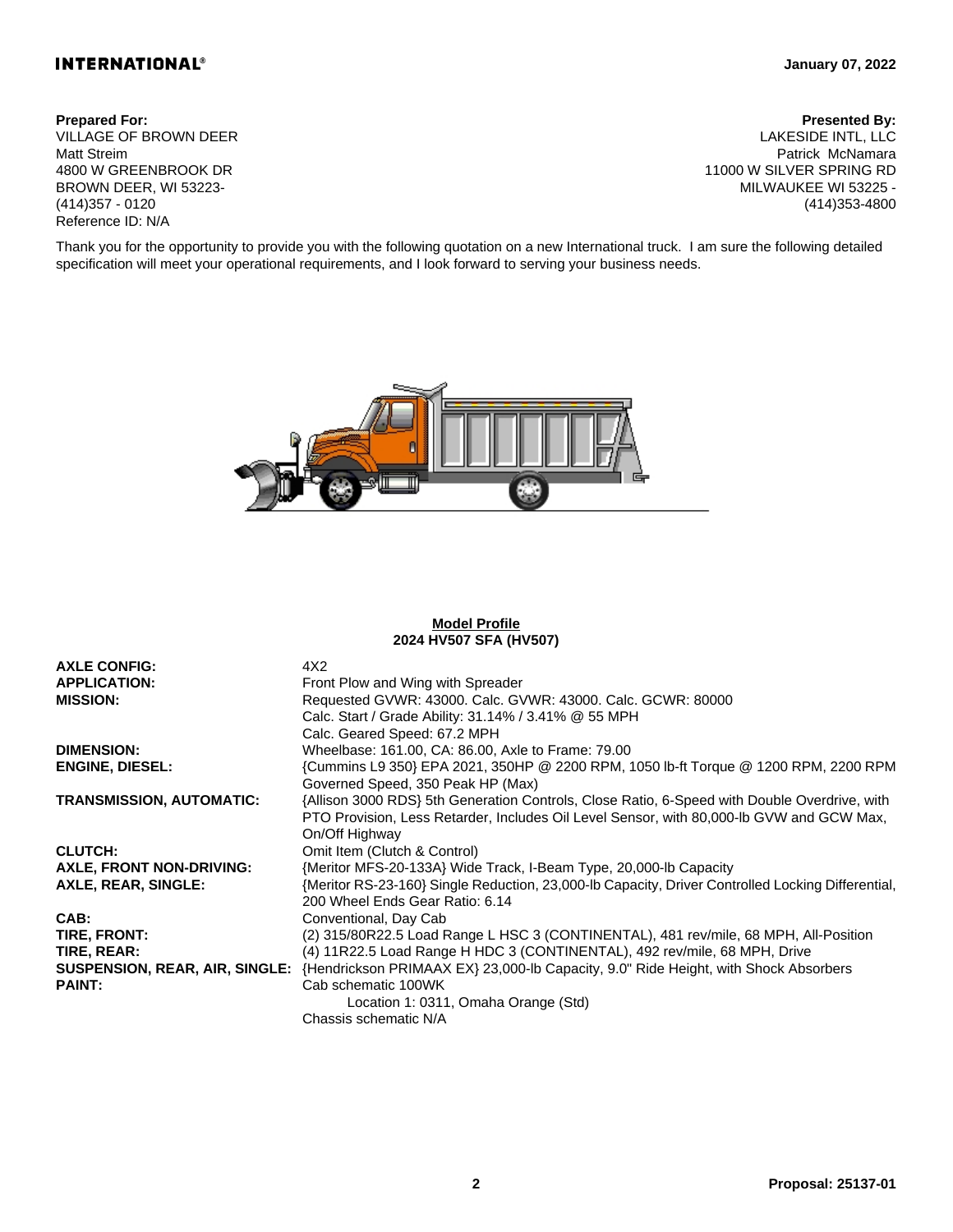| <b>Code</b><br>HV50700 | <b>Description</b><br>Base Chassis, Model HV507 SFA with 161.00 Wheelbase, 86.00 CA, and 79.00 Axle to Frame.                                                                                                                                                                                                                                                                                                                                    |
|------------------------|--------------------------------------------------------------------------------------------------------------------------------------------------------------------------------------------------------------------------------------------------------------------------------------------------------------------------------------------------------------------------------------------------------------------------------------------------|
| 1570                   | TOW HOOK, FRONT (2) Frame Mounted                                                                                                                                                                                                                                                                                                                                                                                                                |
| 1ANA                   | AXLE CONFIGURATION {Navistar} 4x2                                                                                                                                                                                                                                                                                                                                                                                                                |
|                        | <b>Notes</b>                                                                                                                                                                                                                                                                                                                                                                                                                                     |
|                        | : Pricing may change if axle configuration is changed.                                                                                                                                                                                                                                                                                                                                                                                           |
| 1CAJ                   | FRAME RAILS Heat Treated Alloy Steel (120,000 PSI Yield); 10.866" x 3.622" x 0.437" (276.0mm x 92.0mm<br>x 11.1mm); 456.0" (11582mm) Maximum OAL                                                                                                                                                                                                                                                                                                 |
| 1LLK                   | BUMPER, FRONT Omit Item                                                                                                                                                                                                                                                                                                                                                                                                                          |
| 1WDS                   | FRAME EXTENSION, FRONT Integral; 20" In Front of Grille                                                                                                                                                                                                                                                                                                                                                                                          |
| 1WEV                   | WHEELBASE RANGE 146" (370cm) Through and Including 195" (495cm)                                                                                                                                                                                                                                                                                                                                                                                  |
| 2ARY                   | AXLE, FRONT NON-DRIVING {Meritor MFS-20-133A} Wide Track, I-Beam Type, 20,000-lb Capacity                                                                                                                                                                                                                                                                                                                                                        |
| 3AGA                   | SUSPENSION, FRONT, SPRING Parabolic Taper Leaf, Shackle Type, 20,000-lb Capacity, with Shock<br>Absorbers                                                                                                                                                                                                                                                                                                                                        |
| 4091                   | BRAKE SYSTEM, AIR Dual System for Straight Truck Applications                                                                                                                                                                                                                                                                                                                                                                                    |
|                        | Includes<br>: BRAKE LINES Color and Size Coded Nylon<br>: DRAIN VALVE Twist-Type<br>: GAUGE, AIR PRESSURE (2) Air 1 and Air 2 Gauges; Located in Instrument Cluster<br>: PARKING BRAKE CONTROL Yellow Knob, Located on Instrument Panel<br>: PARKING BRAKE VALVE For Truck<br>: QUICK RELEASE VALVE On Rear Axle for Spring Brake Release: 1 for 4x2, 2 for 6x4<br>: SPRING BRAKE MODULATOR VALVE R-7 for 4x2, SR-7 with relay valve for 6x4/8x6 |
| 4619                   | TRAILER CONNECTIONS Four-Wheel, with Hand Control Valve and Tractor Protection Valve, for Straight<br>Truck                                                                                                                                                                                                                                                                                                                                      |
|                        | <b>Notes</b><br>: When electronic stability control is ordered with trailer connections on a 4x2 truck, please check the operator<br>manual for trailer weight restrictions.                                                                                                                                                                                                                                                                     |
| 4732                   | DRAIN VALVE {Berg} with Pull Chain, for Air Tank                                                                                                                                                                                                                                                                                                                                                                                                 |
| 4AZA                   | AIR BRAKE ABS {Bendix AntiLock Brake System} 4-Channel (4 Sensor/4 Modulator) Full Vehicle Wheel<br><b>Control System</b>                                                                                                                                                                                                                                                                                                                        |
| 4EBD                   | AIR DRYER {Wabco System Saver 1200} with Heater                                                                                                                                                                                                                                                                                                                                                                                                  |
| 4EXU                   | BRAKE CHAMBERS, REAR AXLE {Bendix EverSure} 30/30 Sqln Spring Brake                                                                                                                                                                                                                                                                                                                                                                              |
| 4EXV                   | BRAKE CHAMBERS, FRONT AXLE {Bendix} 24 Sqln                                                                                                                                                                                                                                                                                                                                                                                                      |
| 4LAA                   | SLACK ADJUSTERS, FRONT {Haldex} Automatic                                                                                                                                                                                                                                                                                                                                                                                                        |
| 4LGA                   | SLACK ADJUSTERS, REAR {Haldex} Automatic                                                                                                                                                                                                                                                                                                                                                                                                         |
| 4SPA                   | AIR COMPRESSOR {Cummins} 18.7 CFM                                                                                                                                                                                                                                                                                                                                                                                                                |
| 4VKC                   | AIR DRYER LOCATION Mounted Inside Left Rail, Back of Cab                                                                                                                                                                                                                                                                                                                                                                                         |
| 4WBX                   | DUST SHIELDS, FRONT BRAKE for Air Cam Brakes                                                                                                                                                                                                                                                                                                                                                                                                     |
| 4WDM                   | DUST SHIELDS, REAR BRAKE for Air Cam Brakes                                                                                                                                                                                                                                                                                                                                                                                                      |
| 4WZJ                   | AIR TANK LOCATION (2) : One Mounted Under Each Rail, Front of Rear Suspension, Parallel to Rail                                                                                                                                                                                                                                                                                                                                                  |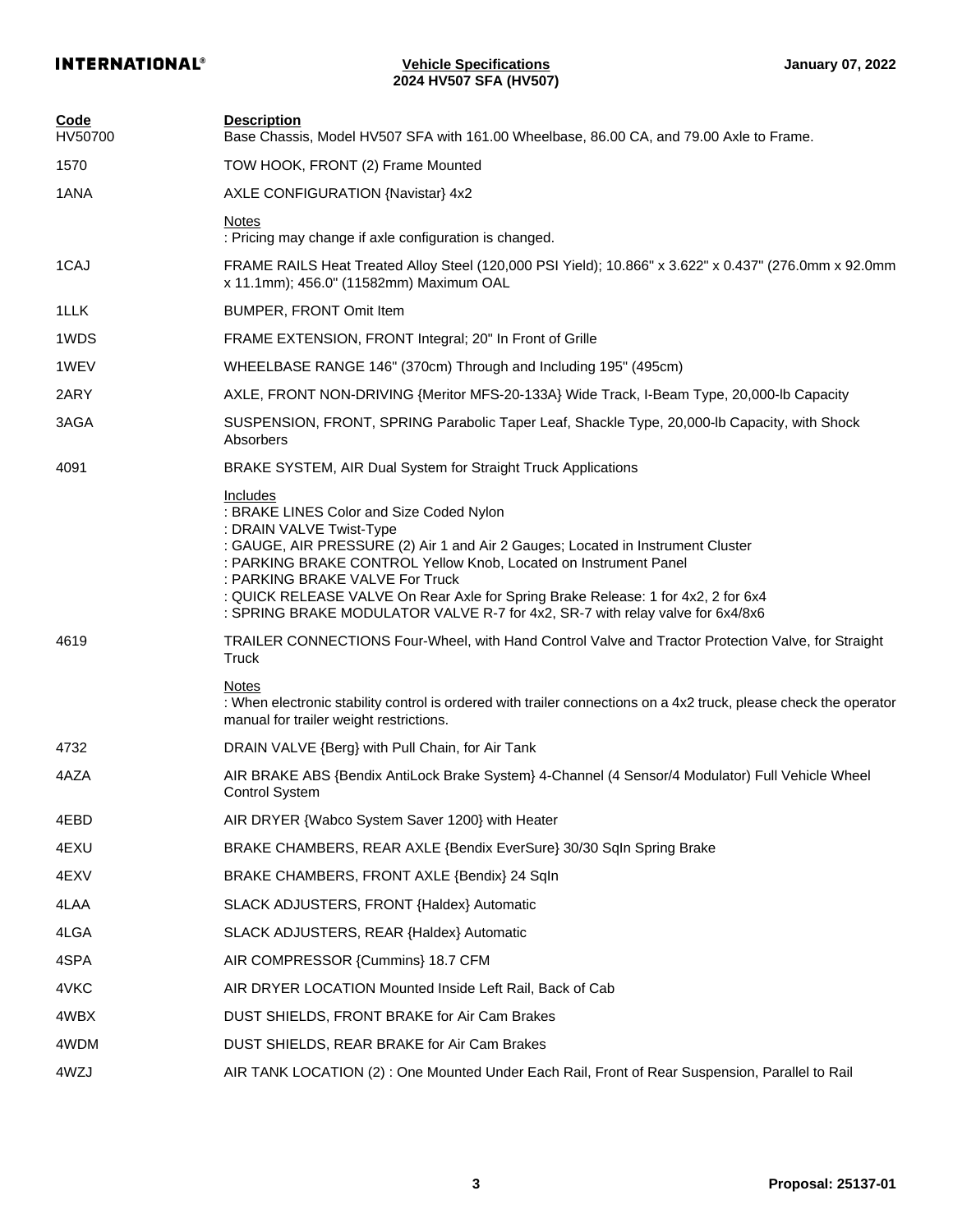| <b>Code</b><br>4XDR | <b>Description</b><br>BRAKES, REAR {Meritor 16.5X7 Q-PLUS CAST} Air S-Cam Type, Cast Spider, Fabricated Shoe, Double<br>Anchor Pin, Size 16.5" X 7", 23,000-lb Capacity per Axle                                                                                                                                                                                                                                                                                                                                                                                                                                                                                                                                                                                                                            |
|---------------------|-------------------------------------------------------------------------------------------------------------------------------------------------------------------------------------------------------------------------------------------------------------------------------------------------------------------------------------------------------------------------------------------------------------------------------------------------------------------------------------------------------------------------------------------------------------------------------------------------------------------------------------------------------------------------------------------------------------------------------------------------------------------------------------------------------------|
| 4XDT                | BRAKES, FRONT {Meritor 16.5X6 Q-PLUS CAST} Air S-Cam Type, Cast Spider, Fabricated Shoe, Double<br>Anchor Pin, Size 16.5" X 6", 20,000-lb Capacity                                                                                                                                                                                                                                                                                                                                                                                                                                                                                                                                                                                                                                                          |
| 5710                | STEERING COLUMN Tilting and Telescoping                                                                                                                                                                                                                                                                                                                                                                                                                                                                                                                                                                                                                                                                                                                                                                     |
| 5CBE                | STEERING WHEEL 4-Spoke; 18" Dia., Black Leather Wrapped                                                                                                                                                                                                                                                                                                                                                                                                                                                                                                                                                                                                                                                                                                                                                     |
| 5PTB                | STEERING GEAR (2) {Sheppard M100/M80} Dual Power                                                                                                                                                                                                                                                                                                                                                                                                                                                                                                                                                                                                                                                                                                                                                            |
| 6DGG                | DRIVELINE SYSTEM {Dana Spicer} 1710, for 4x2/6x2                                                                                                                                                                                                                                                                                                                                                                                                                                                                                                                                                                                                                                                                                                                                                            |
| 7BEU                | AFTERTREATMENT COVER Aluminum                                                                                                                                                                                                                                                                                                                                                                                                                                                                                                                                                                                                                                                                                                                                                                               |
| 7BLW                | EXHAUST SYSTEM Horizontal Aftertreatment System, Frame Mounted Right Side Under Cab, for Single<br>Vertical Tail Pipe, Frame Mounted Right Side Back of Cab                                                                                                                                                                                                                                                                                                                                                                                                                                                                                                                                                                                                                                                 |
| 7SCP                | ENGINE EXHAUST BRAKE for Cummins ISB/B6.7/ISL/L9 Engine with Variable Vane Turbo Charger                                                                                                                                                                                                                                                                                                                                                                                                                                                                                                                                                                                                                                                                                                                    |
| 7WAZ                | TAIL PIPE (1) Turnback Type                                                                                                                                                                                                                                                                                                                                                                                                                                                                                                                                                                                                                                                                                                                                                                                 |
| 7WBS                | MUFFLER/TAIL PIPE GUARD (1) Bright Stainless Steel                                                                                                                                                                                                                                                                                                                                                                                                                                                                                                                                                                                                                                                                                                                                                          |
| 7WCM                | <b>EXHAUST HEIGHT 8' 10"</b>                                                                                                                                                                                                                                                                                                                                                                                                                                                                                                                                                                                                                                                                                                                                                                                |
| 8000                | ELECTRICAL SYSTEM 12-Volt, Standard Equipment                                                                                                                                                                                                                                                                                                                                                                                                                                                                                                                                                                                                                                                                                                                                                               |
|                     | Includes<br>: DATA LINK CONNECTOR For Vehicle Programming and Diagnostics In Cab<br>: HAZARD SWITCH Push On/Push Off, Located on Instrument Panel to Right of Steering Wheel<br>: HEADLIGHT DIMMER SWITCH Integral with Turn Signal Lever<br>: PARKING LIGHT Integral with Front Turn Signal and Rear Tail Light<br>: STARTER SWITCH Electric, Key Operated<br>: STOP, TURN, TAIL & B/U LIGHTS Dual, Rear, Combination with Reflector<br>: TURN SIGNAL SWITCH Self-Cancelling for Trucks, Manual Cancelling for Tractors, with Lane Change<br>Feature<br>: WINDSHIELD WIPER SWITCH 2-Speed with Wash and Intermittent Feature (5 Pre-Set Delays), Integral with<br>Turn Signal Lever<br>: WINDSHIELD WIPERS Single Motor, Electric, Cowl Mounted<br>: WIRING, CHASSIS Color Coded and Continuously Numbered |
| 8899                | JUMP START STUD (2) Remote Mounted                                                                                                                                                                                                                                                                                                                                                                                                                                                                                                                                                                                                                                                                                                                                                                          |
| 8GXD                | ALTERNATOR {Leece-Neville AVI160P2013} Brush Type, 12 Volt, 160 Amp Capacity, Pad Mount, with<br><b>Remote Sense</b>                                                                                                                                                                                                                                                                                                                                                                                                                                                                                                                                                                                                                                                                                        |
| 8HAH                | ELECTRIC TRAILER BRAKE/LIGHTS Accommodation Package to Rear of Frame; for Combined Trailer Stop,<br>Tail, Turn, Marker Light Circuits; Includes Electric Trailer Brake Accommodation Package with Cab<br>Connections for Mounting Customer Installed Electric Brake Unit, Less Trailer Socket                                                                                                                                                                                                                                                                                                                                                                                                                                                                                                               |
| 8HAU                | BODY BUILDER WIRING INSIDE CAB; Includes Sealed Connectors for Tail/Amber, Turn/Marker/Backup/<br>Accessory, Power/Ground, and Stop/Turn                                                                                                                                                                                                                                                                                                                                                                                                                                                                                                                                                                                                                                                                    |
| 8MMZ                | BATTERY SYSTEM {Fleetrite AGM-GP31} Maintenance-Free, (3) AGM 12-Volt 2475CCA Total, Top<br><b>Threaded Stud</b>                                                                                                                                                                                                                                                                                                                                                                                                                                                                                                                                                                                                                                                                                            |
| 8RGA                | 2-WAY RADIO Wiring Effects; Wiring with 20 Amp Fuse Protection, Includes Ignition Wire with 5 Amp Fuse,<br>Wire Ends Heat Shrink and Routed to Center of Header Console in Cab                                                                                                                                                                                                                                                                                                                                                                                                                                                                                                                                                                                                                              |
| 8RMZ                | SPEAKERS (2) 6.5" Dual Cone Mounted in Both Doors, (2) 5.25" Dual Cone Mounted in Both B-Pillars                                                                                                                                                                                                                                                                                                                                                                                                                                                                                                                                                                                                                                                                                                            |
| 8RPP                | <b>ANTENNA Shark Fin, Roof Mounted</b>                                                                                                                                                                                                                                                                                                                                                                                                                                                                                                                                                                                                                                                                                                                                                                      |
| 8RPS                | RADIO AM/FM/WB/Clock/Bluetooth/USB Input/Auxiliary Input                                                                                                                                                                                                                                                                                                                                                                                                                                                                                                                                                                                                                                                                                                                                                    |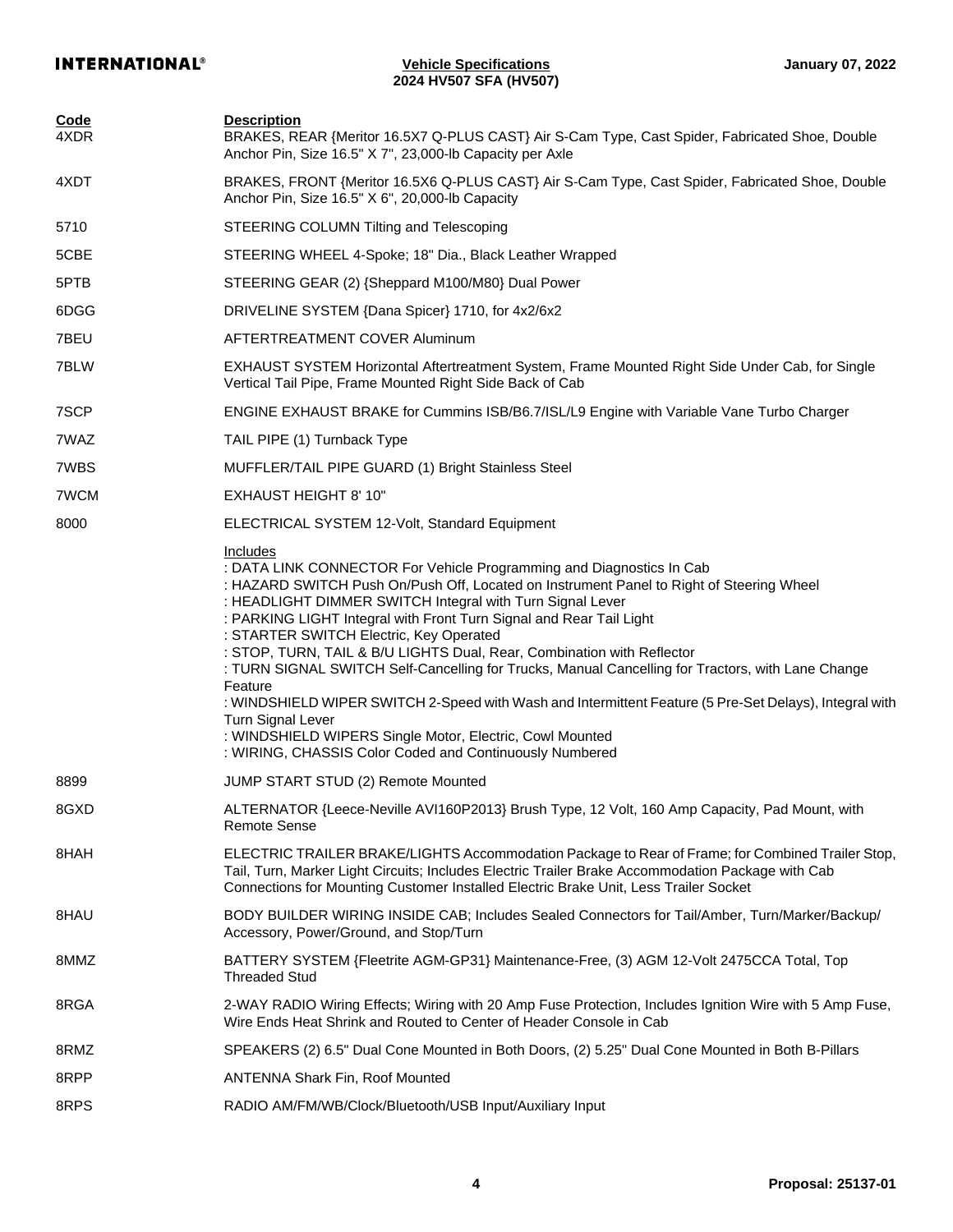| <b>Code</b><br>8THJ | <b>Description</b><br>AUXILIARY HARNESS 3.0' for Auxiliary Front Head Lights and Turn Signals for Front Plow Applications                                                                                         |
|---------------------|-------------------------------------------------------------------------------------------------------------------------------------------------------------------------------------------------------------------|
| 8TKK                | TRAILER AUXILIARY FEED CIRCUIT for Electric Trailer Brake Accommodation/Air Trailer ABS; with 30 Amp<br>Fuse and Relay, Controlled by Ignition Switch                                                             |
| 8TPR                | STOP, TURN, TAIL & B/U LIGHTS {Weldon} Multi-Function LED Lamp, Mounted Outside Rails, Includes LED<br>License Plate Light                                                                                        |
| 8VAY                | HORN, ELECTRIC Disc Style                                                                                                                                                                                         |
| 8VZR                | SWITCH, BODY CIRCUITS, MID with Remote Power Module Mounted in Cab Behind Driver Seat, Up to 6<br>Outputs & 6 Inputs, Max 20 amp per Channel, Max 80 amp Total, Includes 1 Switch Pack with Momentary<br>Switches |
| 8WGL                | WINDSHIELD WIPER SPD CONTROL Force Wipers to Slowest Intermittent Speed When Park Brake Set and<br>Wipers Left on for a Predetermined Time                                                                        |
| 8WPH                | CLEARANCE/MARKER LIGHTS (5) {Truck Lite} Amber LED Lights, Flush Mounted on Cab or Sunshade                                                                                                                       |
| 8WTK                | STARTING MOTOR {Delco Remy 38MT Type 300} 12 Volt, Less Thermal Over-Crank Protection                                                                                                                             |
| 8WTP                | COURTESY LIGHT (2) Mounted In Front Map Pocket Left and Right Side                                                                                                                                                |
| 8WWJ                | INDICATOR, LOW COOLANT LEVEL with Audible Alarm                                                                                                                                                                   |
| 8XAH                | CIRCUIT BREAKERS Manual-Reset (Main Panel) SAE Type III with Trip Indicators, Replaces All Fuses                                                                                                                  |
| 8XDZ                | BATTERY BOX Steel, 2-3 Battery Capacity, Mounted Inside the Cab, Under Passenger Seat                                                                                                                             |
| 8XGT                | TURN SIGNALS, FRONT Includes LED Side Turn Lights Mounted on Fender                                                                                                                                               |
| 8XHD                | BATTERY DISCONNECT SWITCH 300 Amp, Disconnects Charging Circuits, Locks with Padlock, Cab<br>Mounted                                                                                                              |
| 8XHN                | HORN, AIR Single Trumpet, Black, with Lanyard Pull Cord                                                                                                                                                           |
| 8XNY                | <b>HEADLIGHTS Halogen</b>                                                                                                                                                                                         |
| 9585                | <b>FENDER EXTENSIONS Rubber</b>                                                                                                                                                                                   |
| 9AAB                | <b>LOGOS EXTERIOR Model Badges</b>                                                                                                                                                                                |
| 9AAH                | LOGOS EXTERIOR, ENGINE Badge Shipped Loose                                                                                                                                                                        |
| 9ANG                | HOOD, HATCH (01) for Servicing                                                                                                                                                                                    |
| 9HBM                | <b>GRILLE Stationary, Chrome</b>                                                                                                                                                                                  |
| 9WAC                | <b>BUG SCREEN Mounted Behind Grille</b>                                                                                                                                                                           |
| 9WBC                | FRONT END Tilting, Fiberglass, with Three Piece Construction, for WorkStar/HV                                                                                                                                     |
| 10060               | PAINT SCHEMATIC, PT-1 Single Color, Design 100                                                                                                                                                                    |
|                     | Includes<br>: PAINT SCHEMATIC ID LETTERS "WK"                                                                                                                                                                     |
| 10761               | PAINT TYPE Base Coat/Clear Coat, 1-2 Tone                                                                                                                                                                         |
| 10SLV               | PROMOTIONAL PACKAGE Government Silver Package                                                                                                                                                                     |
| 10WCY               | SAFETY TRIANGLES                                                                                                                                                                                                  |
| 10XAN               | FIRE EXTINGUISHER 5 lb Class A B C                                                                                                                                                                                |
| 10XAP               | FIRE EXTINGUISHER BRACKET Mounted Left Side Driver Seat                                                                                                                                                           |
| 11001               | <b>CLUTCH Omit Item (Clutch &amp; Control)</b>                                                                                                                                                                    |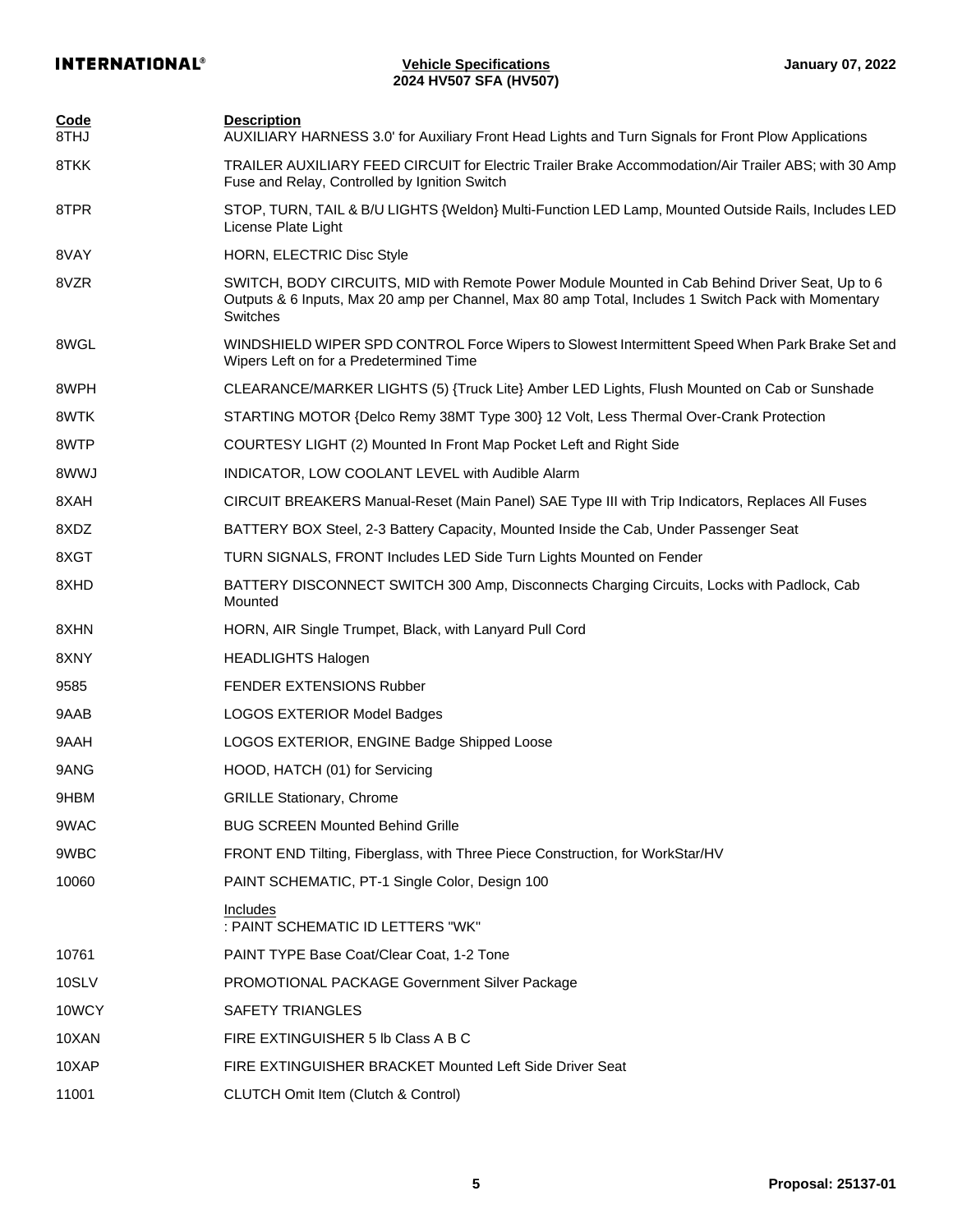| Code<br>12703 | <b>Description</b><br>ANTI-FREEZE Red, Extended Life Coolant; To -40 Degrees F/ -40 Degrees C, Freeze Protection                                                                                                                   |
|---------------|------------------------------------------------------------------------------------------------------------------------------------------------------------------------------------------------------------------------------------|
| 12849         | BLOCK HEATER, ENGINE 120V/1000W, for Cummins ISB/B6.7/ISL/L9 Engines                                                                                                                                                               |
|               | Includes<br>: BLOCK HEATER SOCKET Receptacle Type; Mounted below Drivers Door                                                                                                                                                      |
| 12ESN         | ENGINE, DIESEL {Cummins L9 350} EPA 2021, 350HP @ 2200 RPM, 1050 lb-ft Torque @ 1200 RPM, 2200<br>RPM Governed Speed, 350 Peak HP (Max)                                                                                            |
| 12THT         | FAN DRIVE {Horton Drivemaster} Two-Speed Type, Direct Drive, with Residual Torque Device for Disengaged<br>Fan Speed                                                                                                               |
|               | Includes<br>: FAN Nylon                                                                                                                                                                                                            |
| 12UWZ         | RADIATOR Aluminum, Cross Flow, Front to Back System, 1228 Sqln, with 1167 Sqln Charge Air Cooler,<br>Includes In-Tank Oil Cooler                                                                                                   |
|               | <b>Includes</b><br>: DEAERATION SYSTEM with Surge Tank<br>: HOSE CLAMPS, RADIATOR HOSES Gates Shrink Band Type; Thermoplastic Coolant Hose Clamps<br>: RADIATOR HOSES Premium, Rubber                                              |
| 12VAG         | AIR CLEANER Single Element, with Integral Snow Valve and In-Cab Control                                                                                                                                                            |
| 12VJC         | EMISSION, CALENDAR YEAR {Cummins L9} EPA, OBD and GHG Certified for Calendar Year 2022                                                                                                                                             |
| 12VXT         | THROTTLE, HAND CONTROL Engine Speed Control; Electronic, Stationary, Variable Speed; Mounted on<br><b>Steering Wheel</b>                                                                                                           |
| 12VYL         | ACCESSORY WIRING, SPECIAL for Road Speed Wire Coiled Under Instrument Panel for Customer Use                                                                                                                                       |
| 12VYP         | ENGINE CONTROL, REMOTE MOUNTED No Provision for Remote Mounted Engine Control                                                                                                                                                      |
| 12WZE         | CARB IDLE COMPLIANCE Federal, Does Not Comply with California Clean Air Idle Regulations                                                                                                                                           |
| 12XCS         | CARB EMISSION WARR COMPLIANCE Federal, Does Not Comply with CARB Emission Warranty                                                                                                                                                 |
| 13AVR         | TRANSMISSION, AUTOMATIC {Allison 3000 RDS} 5th Generation Controls, Close Ratio, 6-Speed with<br>Double Overdrive, with PTO Provision, Less Retarder, Includes Oil Level Sensor, with 80,000-lb GVW and<br>GCW Max, On/Off Highway |
| 13WET         | TRANSMISSION SHIFT CONTROL Column Mounted Stalk Shifter, Not for Use with Allison 1000 & 2000 Series<br>Transmission                                                                                                               |
| 13WGH         | TRANSMISSION DIPSTICK Relocated to Right Side of Transmission                                                                                                                                                                      |
| 13WLP         | TRANSMISSION OIL Synthetic; 29 thru 42 Pints                                                                                                                                                                                       |
| 13WUC         | ALLISON SPARE INPUT/OUTPUT for Rugged Duty Series (RDS) and Regional Haul Series (RHS), General<br>Purpose Trucks, Construction, Package Number 223                                                                                |
| 13WVV         | NEUTRAL AT STOP Allison Transmission Shifts to Neutral When Service Brake is Depressed and Vehicle is<br>at Stop; Remains in Neutral Until Service Brake is Released                                                               |
| 13WYH         | <b>TRANSMISSION TCM LOCATION Located Inside Cab</b>                                                                                                                                                                                |
| 13WYU         | SHIFT CONTROL PARAMETERS {Allison} 3000 or 4000 Series Transmissions, Performance Programming                                                                                                                                      |
| 13XAM         | PTO LOCATION Dual, Customer Intends to Install PTO at Left and/or Right Side of Transmission                                                                                                                                       |
| 14899         | SUSPENSION AIR CONTROL VALVE Pressure Release Control In Cab                                                                                                                                                                       |
| 14ARB         | AXLE, REAR, SINGLE {Meritor RS-23-160} Single Reduction, 23,000-lb Capacity, Driver Controlled Locking<br>Differential, 200 Wheel Ends. Gear Ratio: 6.14                                                                           |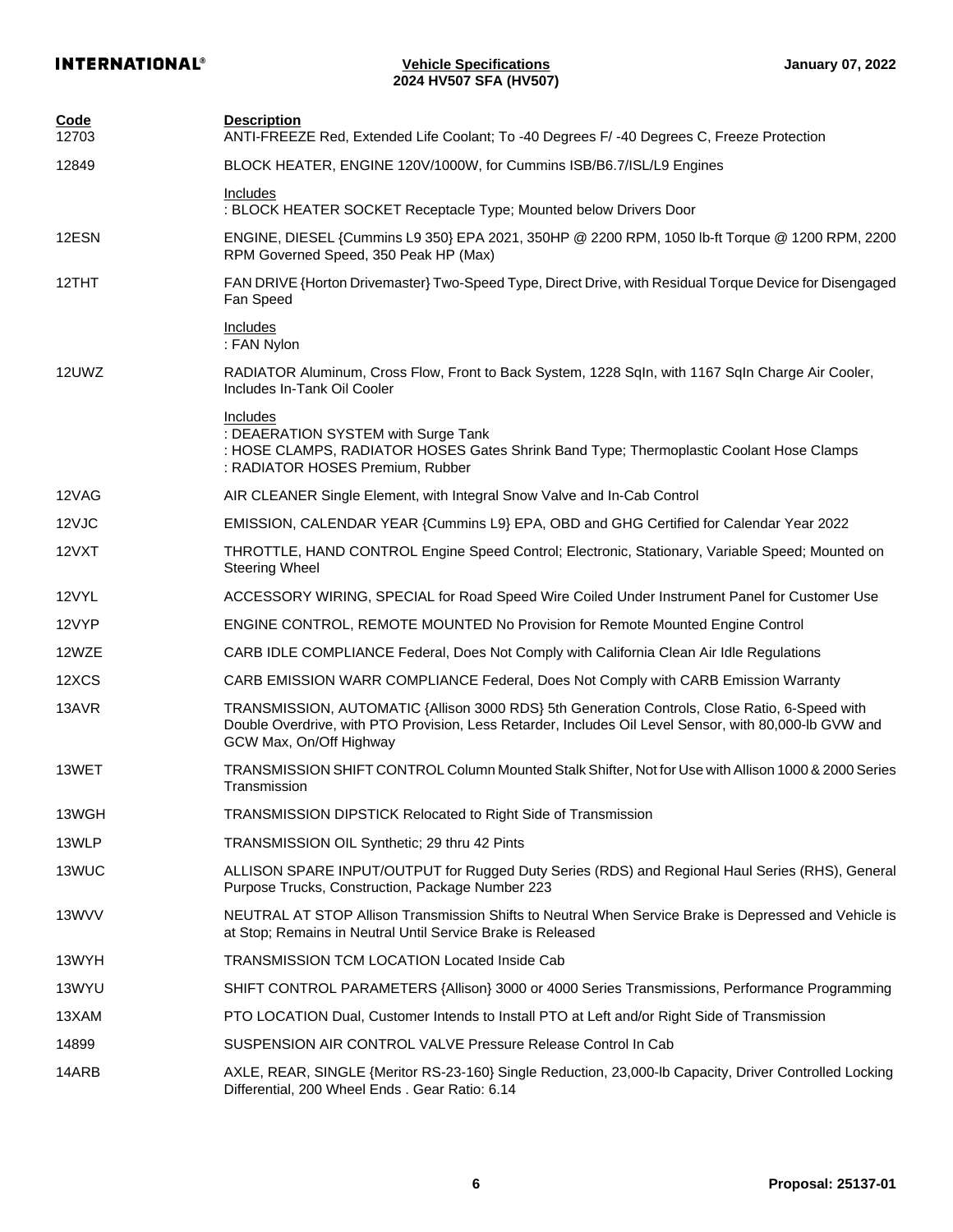| Code<br>14TBZ | <b>Description</b><br>SUSPENSION, REAR, AIR, SINGLE {Hendrickson PRIMAAX EX} 23,000-lb Capacity, 9.0" Ride Height, with<br><b>Shock Absorbers</b>                                                                                                                                                                                                                                                                                                                                                                                                                                             |
|---------------|-----------------------------------------------------------------------------------------------------------------------------------------------------------------------------------------------------------------------------------------------------------------------------------------------------------------------------------------------------------------------------------------------------------------------------------------------------------------------------------------------------------------------------------------------------------------------------------------------|
| 15924         | <b>FUEL TANK STRAPS Bright Finish Stainless Steel</b>                                                                                                                                                                                                                                                                                                                                                                                                                                                                                                                                         |
| 15LNS         | FUEL/WATER SEPARATOR {Racor 400 Series} 12 VDC Electric Heater, Includes Pre-Heater, with Primer<br>Pump, Includes Water-in-Fuel Sensor, Mounted on Engine                                                                                                                                                                                                                                                                                                                                                                                                                                    |
| 15SGG         | FUEL TANK Top Draw, Non-Polished Aluminum, D-Style, 19" Tank Depth, 70 US Gal (265L), Mounted Left<br>Side, Under Cab                                                                                                                                                                                                                                                                                                                                                                                                                                                                         |
| 15WDG         | DEF TANK 7 US Gal (26L) Capacity, Frame Mounted Outside Left Rail, Under Cab                                                                                                                                                                                                                                                                                                                                                                                                                                                                                                                  |
| 16030         | CAB Conventional, Day Cab                                                                                                                                                                                                                                                                                                                                                                                                                                                                                                                                                                     |
| 16BAM         | AIR CONDITIONER with Integral Heater and Defroster                                                                                                                                                                                                                                                                                                                                                                                                                                                                                                                                            |
| 16GED         | GAUGE CLUSTER Base Level; English with English Electronic Speedometer                                                                                                                                                                                                                                                                                                                                                                                                                                                                                                                         |
|               | Includes<br>: GAUGE CLUSTER DISPLAY: Base Level (3" Monochromatic Display), Premium Level (5" LCD Color<br>Display); Odometer, Voltmeter, Diagnostic Messages, Gear Indicator, Trip Odometer, Total Engine Hours, Trip<br>Hours, MPG, Distance to Empty/Refill for<br>: GAUGE CLUSTER Speedometer, Tachometer, Engine Coolant Temp, Fuel Gauge, DEF Gauge, Oil Pressure<br>Gauge, Primary and Secondary Air Pressure<br>: WARNING SYSTEM Low Fuel, Low DEF, Low Oil Pressure, High Engine Coolant Temp, Low Battery Voltage<br>(Visual and Audible), Low Air Pressure (Primary and Secondary) |
| 16HGH         | GAUGE, OIL TEMP, AUTO TRANS for Allison Transmission                                                                                                                                                                                                                                                                                                                                                                                                                                                                                                                                          |
| 16HHE         | GAUGE, AIR CLEANER RESTRICTION {Filter-Minder} with Black Bezel, Mounted in Instrument Panel                                                                                                                                                                                                                                                                                                                                                                                                                                                                                                  |
| 16HKT         | IP CLUSTER DISPLAY On Board Diagnostics Display of Fault Codes in Gauge Cluster                                                                                                                                                                                                                                                                                                                                                                                                                                                                                                               |
| 16JNV         | SEAT, DRIVER {National 2000} Air Suspension, High Back with Integral Headrest, Cloth, Isolator, 1 Chamber<br>Lumbar, 2 Position Front Cushion Adjust, -3 to +14 Degree Back Angle Adjust                                                                                                                                                                                                                                                                                                                                                                                                      |
| 16SGH         | GRAB HANDLE, EXTERIOR (2) Chrome, for Cab Entry, (1) Towel Bar Type, with Anti-Slip Rubber Inserts<br>Mounted Left Side at B-Pillar, (1) Towel Bar Type Mounted Right Side on Vertical Exhaust                                                                                                                                                                                                                                                                                                                                                                                                |
| 16SJX         | MIRROR, CONVEX, HOOD MOUNTED {Lang Mekra} (2) Right and Left Sides, Bright, Heated, 7.5" Sq.                                                                                                                                                                                                                                                                                                                                                                                                                                                                                                  |
| 16SMX         | SEAT, PASSENGER {Seats, Inc.} Non Suspension, High Back, Fixed Back, Integral Headrest, Cloth, for use<br>with Batteries in Cab                                                                                                                                                                                                                                                                                                                                                                                                                                                               |
| 16SNU         | MIRRORS (2) Aero Pedestal, Power Adjust, Heated, Bright Heads, Black Arms, 6.5" x 14" Flat Glass, Includes<br>6.5" x 6" Convex Mirrors, for 102" Load Width                                                                                                                                                                                                                                                                                                                                                                                                                                   |
|               | <b>Notes</b><br>: Mirror Dimensions are Rounded to the Nearest 0.5"                                                                                                                                                                                                                                                                                                                                                                                                                                                                                                                           |
| 16VKB         | CAB INTERIOR TRIM Classic, for Day Cab                                                                                                                                                                                                                                                                                                                                                                                                                                                                                                                                                        |
|               | Includes<br>: CONSOLE, OVERHEAD Molded Plastic with Dual Storage Pockets, Retainer Nets and CB Radio Pocket;<br>Located Above Driver and Passenger<br>: DOME LIGHT, CAB Door Activated and Push On-Off at Light Lens, Timed Theater Dimming, Integral to<br>Overhead Console, Center Mounted<br>: SUN VISOR (2) Padded Vinyl; 2 Moveable (Front-to-Side) Primary Visors, Driver Side with Toll Ticket Strap                                                                                                                                                                                   |
| 16VSL         | WINDSHIELD Heated, Single Piece                                                                                                                                                                                                                                                                                                                                                                                                                                                                                                                                                               |
| 16WBY         | ARM REST, RIGHT, DRIVER SEAT                                                                                                                                                                                                                                                                                                                                                                                                                                                                                                                                                                  |
| 16WEE         | CAB SOUND INSULATION Includes Dash Insulator and Engine Cover Insulator                                                                                                                                                                                                                                                                                                                                                                                                                                                                                                                       |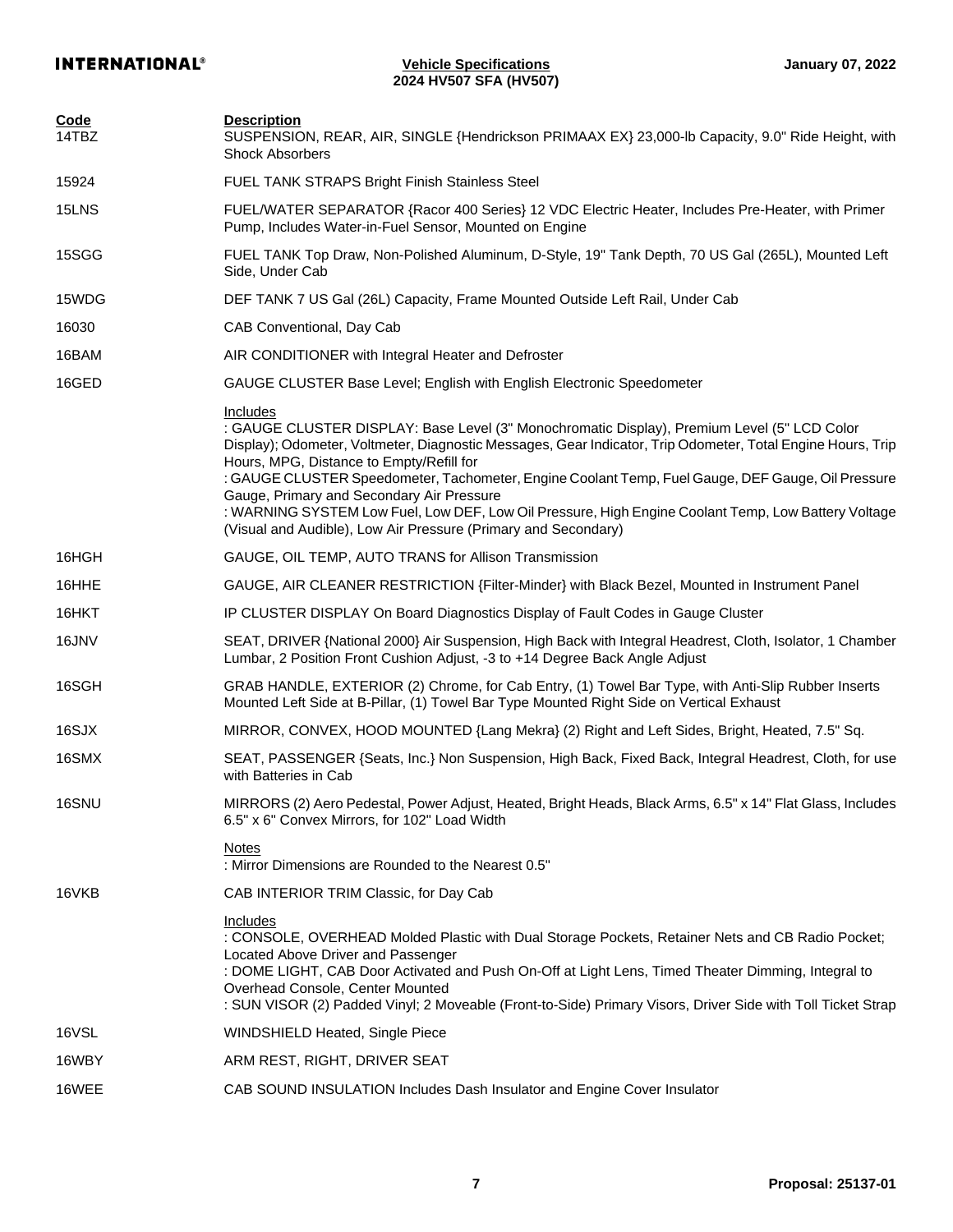| Code<br>16WJU                                                          | <b>Description</b><br>WINDOW, POWER (2) and Power Door Locks, Left and Right Doors, Includes Express Down Feature                                                 |
|------------------------------------------------------------------------|-------------------------------------------------------------------------------------------------------------------------------------------------------------------|
| 16WLS                                                                  | FRESH AIR FILTER Attached to Air Intake Cover on Cowl Tray in Front of Windshield Under Hood                                                                      |
| 16WSK                                                                  | CAB REAR SUSPENSION Air Bag Type                                                                                                                                  |
| 16XCW                                                                  | CAB, INTERIOR TRIM, CLOSEOUT Under IP, Driver Side                                                                                                                |
| 16XJP                                                                  | <b>INSTRUMENT PANEL Wing Panel</b>                                                                                                                                |
| 16XWE                                                                  | SUNSHADE, EXTERIOR Bright Finish, with Integral Clearance/Marker Lights                                                                                           |
| 16XWJ                                                                  | <b>WINDSHIELD WIPER BLADES Snow Type</b>                                                                                                                          |
| 16XWY                                                                  | WINDSHIELD WASHER RESERVOIR Mounted Under Cab with Remote Fill Mounted Behind Cab Drivers<br>Side                                                                 |
| 16ZJA                                                                  | ACCESS, CAB Aluminum, Self-Cleaning, Open and Serrated Design, Driver & Passenger Sides, Two Steps<br>per Door, for use with Day Cab, Extended Cab or Sleeper Cab |
| 27DUR                                                                  | WHEELS, FRONT {Accuride 41730} DISC; 22.5x9.00 Rims, Standard Polish Aluminum, 10-Stud, 285.75mm<br>BC, Hub-Piloted, Flanged Nut, with Steel Hubs                 |
| 28DVN                                                                  | WHEELS, REAR {Accuride 42644} DUAL DISC; 22.5x8.25 Rims, Standard Polish Aluminum, 10-Stud,<br>285.75mm BC, Hub-Piloted, Flanged Nut, with Steel Hubs             |
| 7382135440                                                             | (4) TIRE, REAR 11R22.5 Load Range H HDC 3 (CONTINENTAL), 492 rev/mile, 68 MPH, Drive                                                                              |
| 7792545438                                                             | (2) TIRE, FRONT 315/80R22.5 Load Range L HSC 3 (CONTINENTAL), 481 rev/mile, 68 MPH, All-Position                                                                  |
|                                                                        | <b>Services Section:</b>                                                                                                                                          |
| 40128                                                                  | WARRANTY Standard for HV507, HV50B, HV607 Models, Effective with Vehicles Built July 1, 2017 or Later,<br>CTS-2025A                                               |
| <b>Body/Allied Equipment</b><br>Code<br><b>Goods Purchased</b><br>Code | <b>Description</b>                                                                                                                                                |
|                                                                        | <b>Description</b>                                                                                                                                                |
|                                                                        | Special Delivery Prep (Med)                                                                                                                                       |
|                                                                        | Title and fees                                                                                                                                                    |
|                                                                        | FM                                                                                                                                                                |
|                                                                        | Wing Camera                                                                                                                                                       |